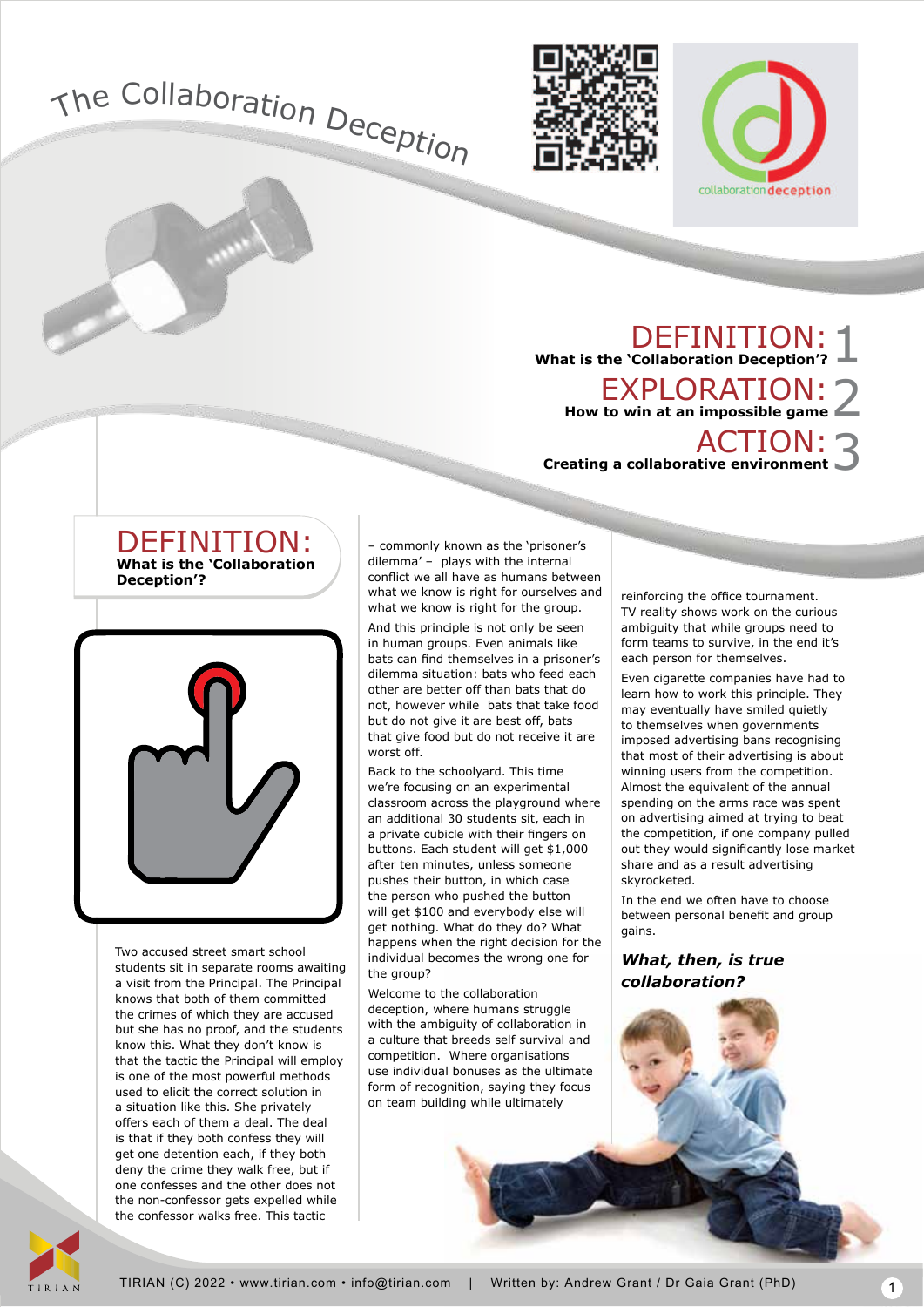

EXPLORATION: **How to win at an impossible game**

# **Win as Much as You Can!**

# **GAME DEBRIEF**

- $\overline{1}$ . What happened as the game progressed? (did the results surprise you?)
- $\overline{2}$ . How did DEFECTIONS affect the group, and what happened?
- 3. Where might the outcomes of this 'WIN AS MUCH AS YOU CAN' game be evident in your workplace? How did you interpret the word "YOU" in Win as much as YOU can?
- $\overline{4}$ How did you interpret the word "YOU" in Win as much as YOU can?

### **EXTRA QUESTIONS:**

- $\mathbf{1}$ How can we ensure each worker's efforts to improve performance outweigh their efforts to drag others down?
- $2.$ What is the best way to deal with 'free riders' and 'defectors'?

### **Running total** vv

- 1. There are good reasons to collaborate and good reasons not to ... So Under what conditions will people collaborate at work?
- $\overline{2}$ . How can we incentivize people to really collaborate at work?
- $3.$ "According to research, most of us won't cooperate with actions in the public interest-unless we're convinced everyone else will too". How can we best achieve this at work??? Give some practical examples

### **EXTRA QUESTION:**

Collaboration only takes place when "common interests  $\mathbf{1}$ /vision exceed individual differences". How can you ensure that the ratio of costs to benefits at work favour collaboration?

## The race to the bottom  $\overline{\phantom{a}}$  scientists believe that in many parts of

*"We are survival machines – robot vehicles blindly programmed to preserve* the selfish molecules *known as genes." Richard Dawkins*



"It is difficult to get a man to *understand something when his*  salary depends upon his not understanding it.

*In 80% of airplane accidents, pilots made mistakes that could have been prevented if the crew were able to learn to work together.*

*Does true logic lead to collective disaster? And if so, how did we get this far?*



nature the parts work together to make up a whole only because of elaborate mechanisms to suppress mutiny, not because the driving motivation is to support group cohesion. Both the collective harmony of a bee hive and our individual bodily functions working together to create a working whole body clearly demonstrate this principle at work.

It has also been shown that behind many acts of altruism lie basic survival needs, which indicates that while the outcome is collective the motivation may still be individualistic. It seems that the natural bias in many areas of life is towards personal benefit rather than group gain.

All computer models show that as soon as someone in a team defects it becomes a race to the bottom. This is well illustrated by the way the 'commons' (shared park areas) deteriorated in village communities in England in the past when one person failed to

stick to their allocation and overused the resources. As soon as one person defected from the common good, all others tried to ensure they didn't lose out, and all became self- rather than community-focused. The underlying reasoning individuals have when such a defection occurred was that if the commons is eventually going to be used up, whoever makes the greatest use of the space stands to benefit the most. As Hersey and Blanchard have identified, "The productivity [and focus] of a work group seems to depend on how the group members see their own goals in relation to the goals of the organisation."

The process of defection can prove to be infectious. Defecting sets off a chain reaction where trust ends up the victim. In the absence of collaboration a small number of misbehaving entities can have a devastating effect on the whole group. At the root of the tragedy of commons is the unrestrained selfinterest of some individuals. A culture of non-collaboration eventually causes those who initially gained to lose.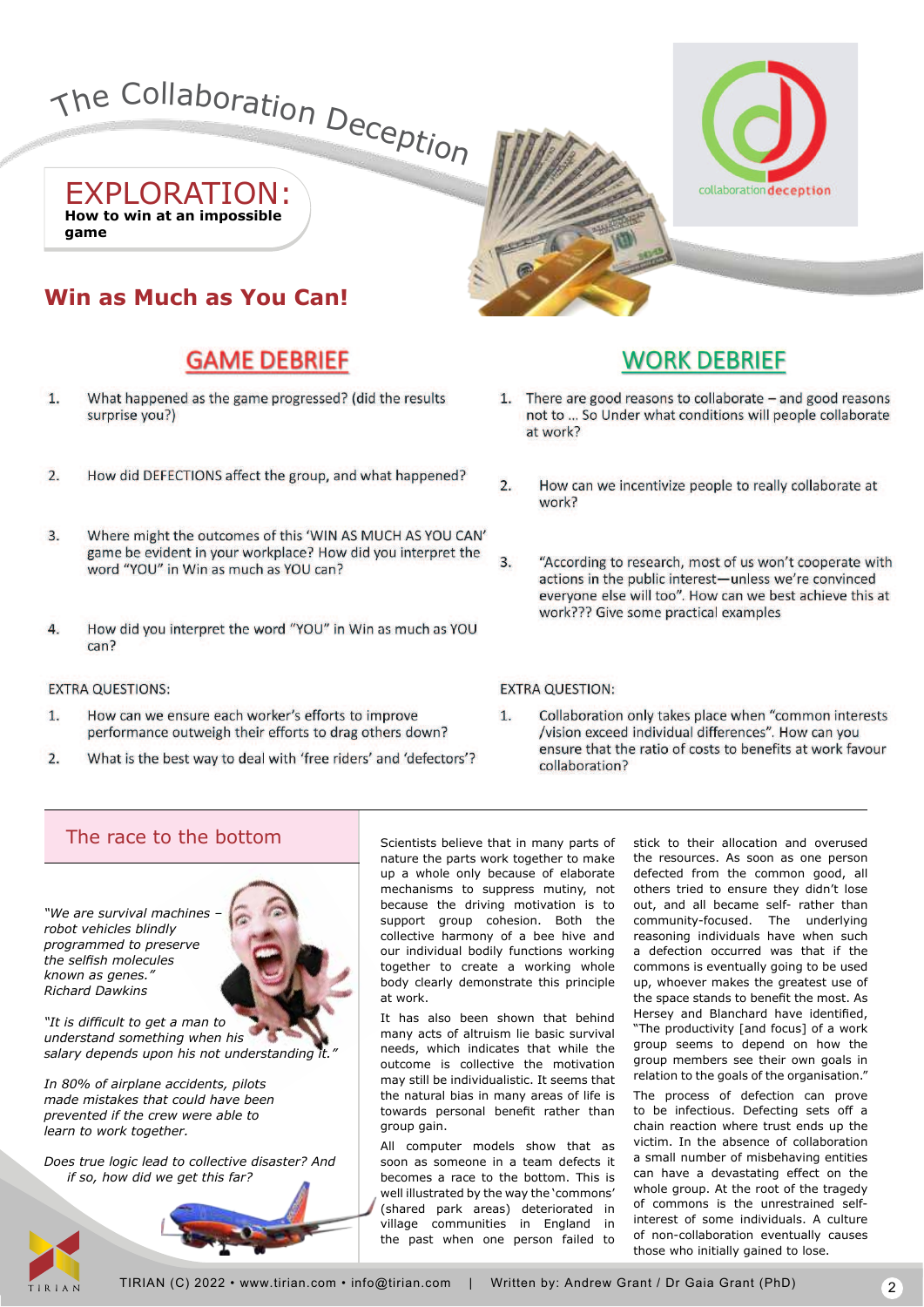

ACTION: **Creating a collaborative environment**

## How to win at an impossible game?

*Option 1: Defect and make the others lose*



*Option 2: Play 'Tit for Tat'*

*Option 3: Create a culture of collaboration* In a tournament people are paid for relative performance – for how well they do in comparison to others doing the same thing. But there is more than one way to win –such as making the others lose.

In over three-quarters of poorly performing companies, executives set their successors up for failure, or deliberately chose weak successes in order to make themselves look good. (Collins, Good to Great). Leaders that defect in this way and set up a tournament–style approach can impact the organisation as a whole.

One Australian study comparing 23 firms found that those giving big pay rises encouraged workers to put more into the job, (ie take less days off work etc), BUT is also showed that these workers refused to lend equipment and tools to their colleagues.

Before introducing a tournament style motivation and incentive system it's important to identify first whether each worker's efforts to improve performance will outweigh their efforts to drag others down (Hartford).

'Tit for Tat' players cooperate with co-operators, punish a defector by further defection, and return to cooperating after a mutual defection. The outcome of this approach would mostly be inconsistency and mistrust.

It is only possible to survive long term in an organisation through deliberately creating a culture of collaboration as follows:

### **2. Change the game**

Refuse to play with defectors or challenge the rules: the more people can be in more non-zero sum relationships the more healthy new networks will grow. Bats tend to roost in the same places up to eighteen years, and since they get to know each other as individuals and they have the opportunity to play the game repeatedly, and as a result start to form teams of collaborators putting pressure on the defectors to leave or conform. More collaborative groups of baboons fail to accept new members into the group that don't display the same collaborative approach – or they ensure the new members change to fit into the predominant approach to maintain the collaborative culture. Compassion normally flows through long non zero sum channels.

## Collaborators naturally seek out collaborators, so a culture can only

**1. Recognise and challenge defectors**

be changed by identifying and challenging defectors to establish a positive mutually acceptable approach. To play in a world where many people are untrustworthy and many individuals don't trust others, collaborators need to form new teams and challenge the structures that encourage defecting: "The reward of cooperation, and the temptation of defection are forbidden to those who do not demonstrate trustworthiness and build a reputation for it" (virtue). The first step involves recognising defectors and turning collaborators into champions.

### **3. Ride on reciprocity & reputation**

As controversial as it may sound, anthropologists believe that humans have traditionally hunted not just for meat but for what it represents. Most humans hope to turn their meat into a durable and valuable commodity – prestige. As resources often need to be shared for survival, from the beginning the hunter learnt fast that it was often a matter of time before they found themself in the position of recipient rather than donor. Trust, like money, is a crucial lubricant for the economy. When people trust other people, a merchant, or a company, they are more likely to buy, lend, and extend credit. The hunter is reducing his exposure to one currency (meat) by buying another (prestige), in just the same way that a company that can raise a loan cheaply in dollars might swap it for one in Deutschemarks to hedge its exposure to exchange rates (ridley). Covey calls this the 'building of the emotional bank account', others call it good will. The top 250 companies in the UK have claimed that damage to reputation is the biggest business risk they face. Goodwill is believed to account for 70% of total market capital.(Regester & Larkin).

> **4. Divide the labour, share the rewards**

"Collaboration and sharing spread the risk as well as the reward of hunting. If a human were to rely on their own resources they would often go hungry and occasionally have more than they could eat. Food needed to be shared as it takes more calories to hunt that it does to eat. But if they were to share their meat and in return expect others to share with them, they could be fairly sure of getting at least some meat every day. The sharing of meat therefore represents reciprocity in which one person trades in their current good luck for an insurance against their future bad luck." (Wipi)



Ţ